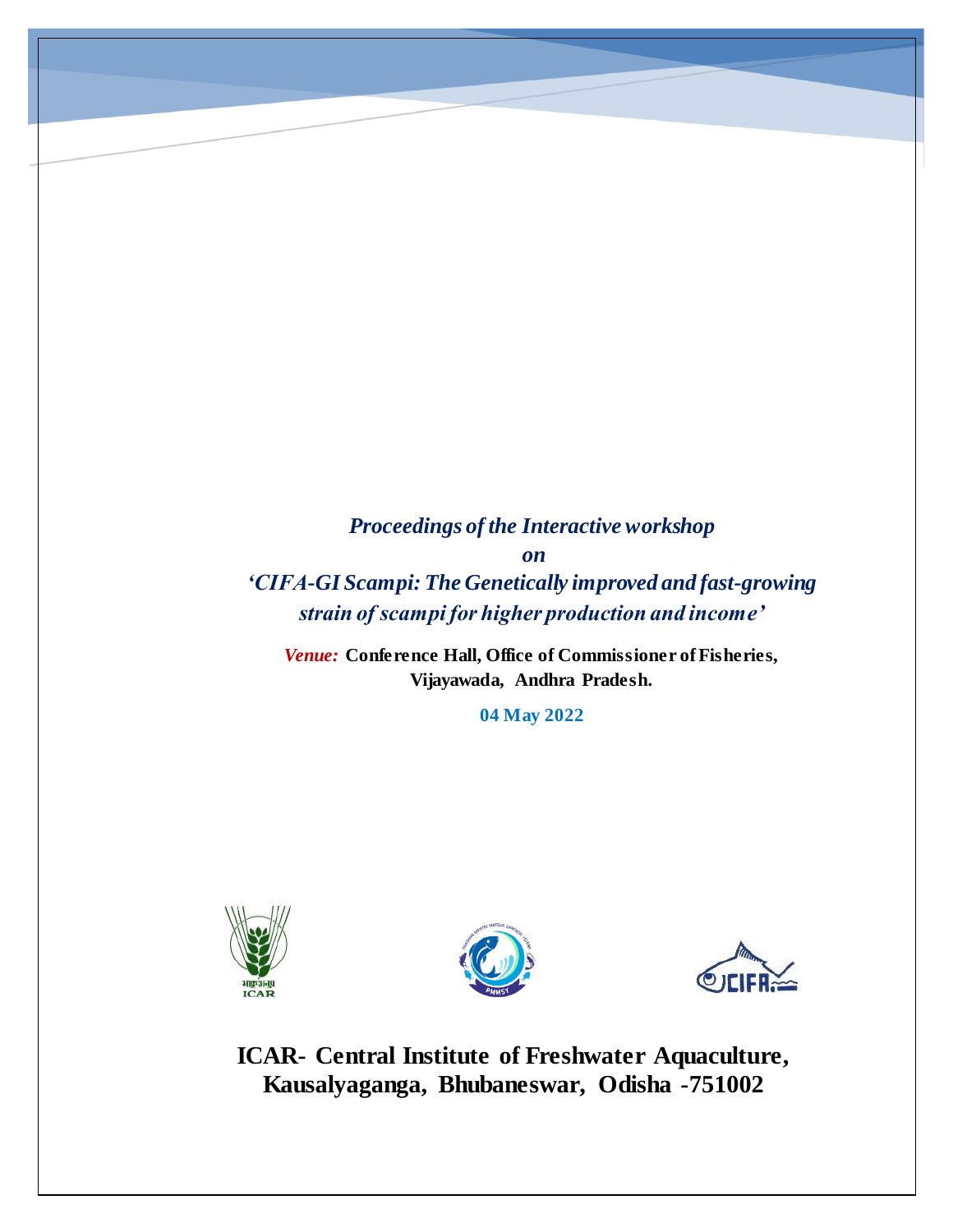The interactive workshop on *'CIFA-GI Scampi: The Genetically improved and fast-growing strain of scampi for higher production and income'* was organized under the PMMSY CS scheme on 'Scaling up of Genetic Improvement Program of Freshwater Prawn *Macrobrachium rosenbergii* (Scampi)' sanctioned to ICAR-CIFA in 2021. The workshop was held on 04 May 2022 in the conference hall of the Office of Commissioner of Fisheries, AP. The objective of the interactive workshop was to discuss the way forward to increase scampi farming in Andhra Pradesh and Telangana states, and also to come out with a road map for smooth supply of GI scampi seed by the selected multiplier scampi hatcheries in Andhra Pradesh to farmers across the country.

The fisheries officials from the states of Andhra Pradesh and Telangana, three of the selected multiplier scampi hatchery operators of CIFA-GI Scampi, few progressive farmers, officials from AP Fisheries University, NFDB, feed industry and colleagues from RRC-CIFA along with Dr. B. R. Pillai, PI of the PMMSY Scampi project and convener of the workshop, and Co-PIs from ICAR-CIFA HQs Dr. P.K. Sahoo, National Professor and Dr. K.D Mahapatra, Principal Scientist and Co-Conveners attended the one-day interactive workshop.

## **Inaugural Session**

- ➢ Dr. Ramesh Rathod, Senior Scientist, RRC, ICAR-CIFA, Vijayawada welcomed all the Guests, Scientists, State department officials, Multiplier hatchery operators of GI Scampi and farmers participated in the workshop.
- ➢ Dr. B. R. Pillai, Principal Scientist and HoD, PI of GI Scampi of PMMSY project, ICAR-CIFA, Bhubaneswar in her welcome address briefly gave an introduction of CIFA-GI Scampi, its present status and scope, road map for the development. She explained the present scenario of scampi production in the country and mentioned that lack of quality seed was a major problem for expansion of culture.

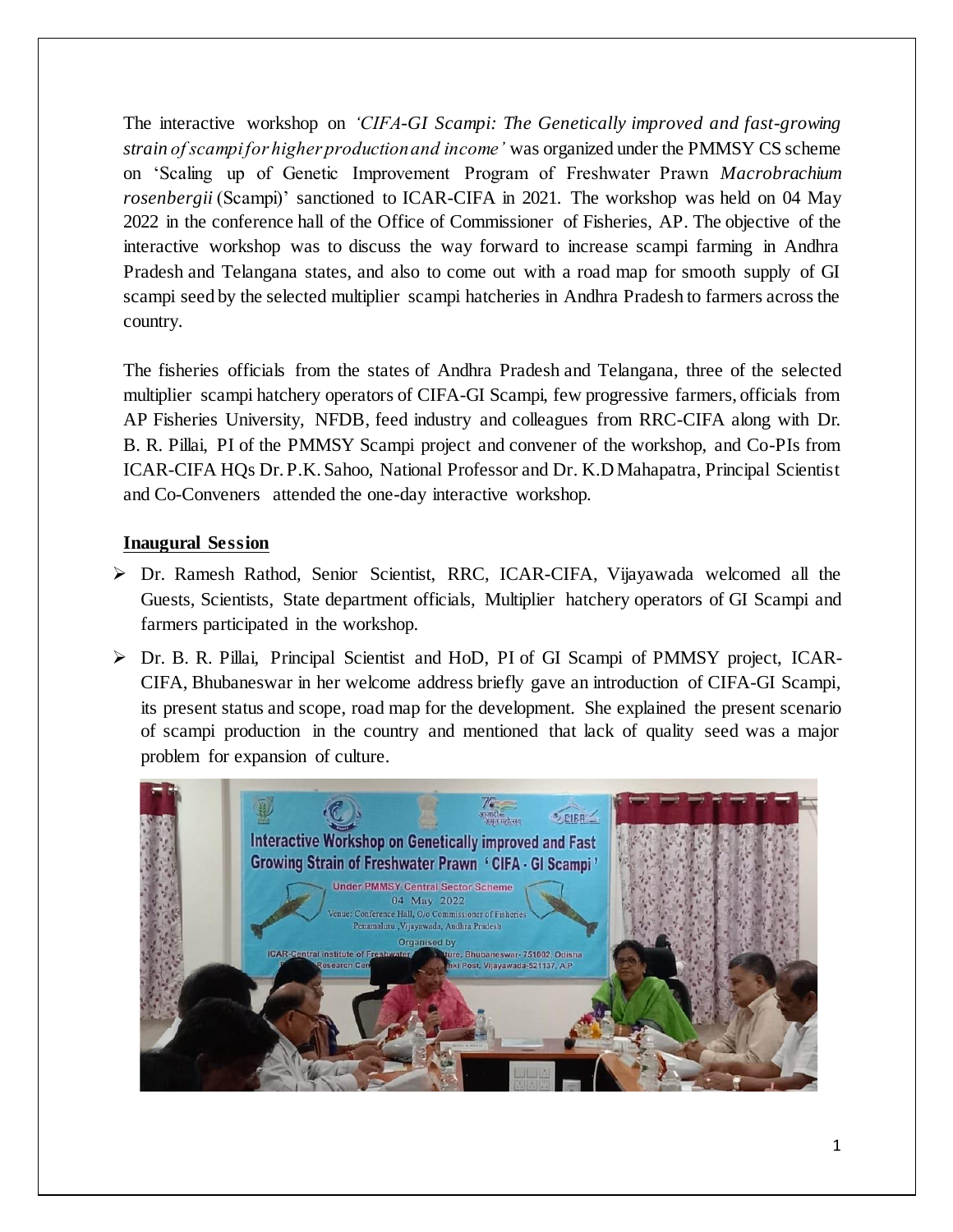➢ Dr. S. Anjali, Addl. Director of Fisheries, Dept. of Fisheries, Govt. of Andhra Pradesh in her opening remarks congratulated ICAR-CIFA for the development of GI Scampi strain. She has explained about the scampi culture, its past and present scenario in the Andhra Pradesh. She also elaborated the initiative taken by fisheries department for promotion of scampi culture and the ongoing schemes where scampi farming is promoted.



- $\triangleright$  Dr. Murali Krishna, Joint Director of Fisheries, Telangana, gave a detailed account of the present status, scope and demand of scampi seed requirement in Telangana. The state has taken initiative to stock scampi in open water bodies. They also interested to promote GI scampi in poly culture along with IMC.
- ➢ Dr. O. Sudhakar, OSD, AP Fisheries University, elaborated his past experiences on Scampi brood stock development and culture practices at CFSC, Nellore with the collaboration of ICAR-CIFA under NFDB project.
- ➢ Dr. Vijaya Kumar Yerangal, Executive Director, NFDB, Hyderabad emphasized that diversification in aquaculture in India is need of the hour and given brief account on scampi farming and export in India.

## **Technical Session:**

The inaugural session was followed by Technical Session. The Scientists, State department officials, Multiplier Hatchery operators of GI Scampi and farmers from Andhra Pradesh and Telangana participated in the technical session.

➢ Dr. S. Sudhakar, Dy. Director, Dept. of Fisheries, AP made a presentation on the Status of Scampi Culture in Andhra Pradesh. At present the area under scampi farming is estimated at about 500 ha in the state. Due to lack of quality breeders and seed availability, many hatcheries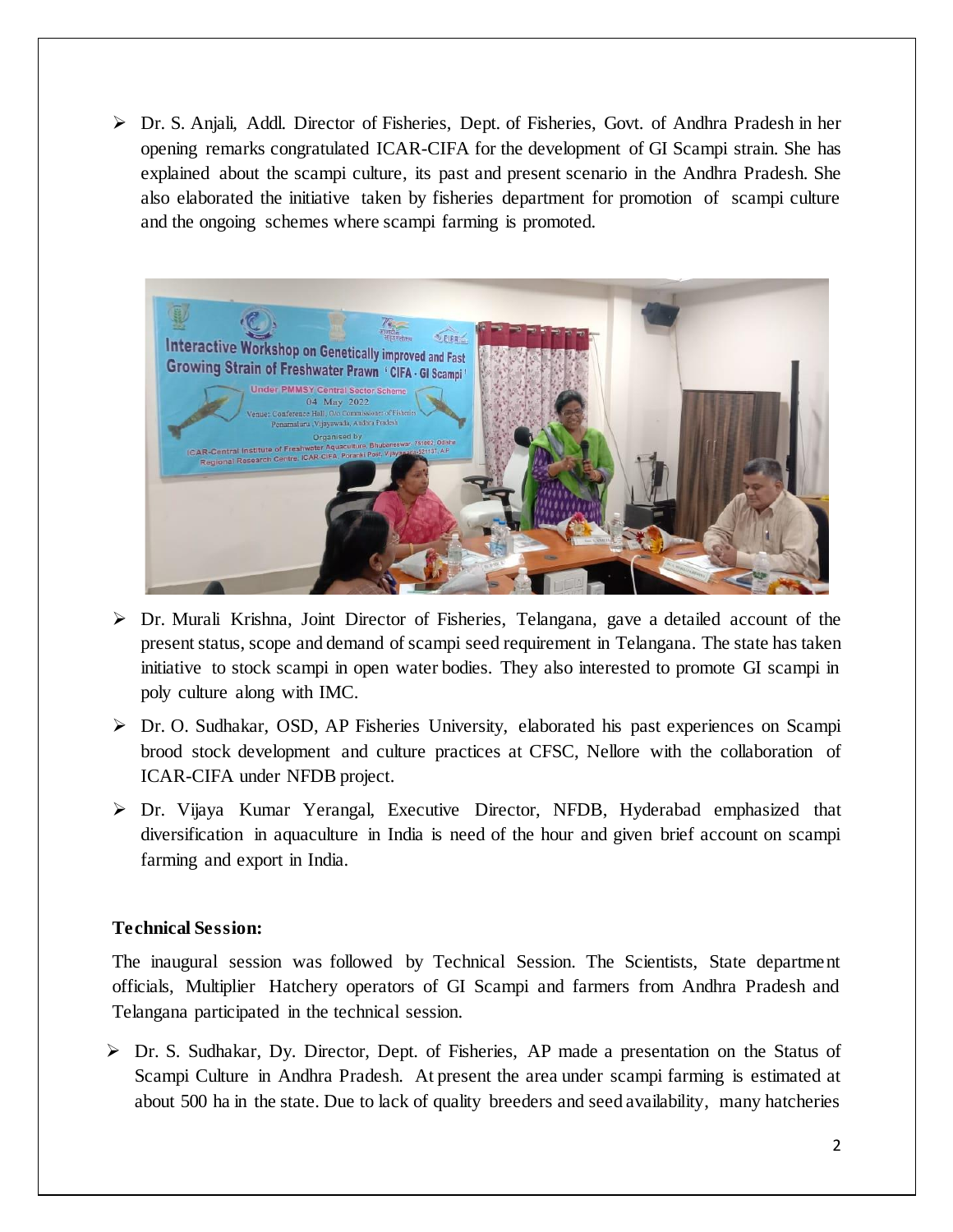were shifted to vannamei seed production. AP department of Fisheries is now promoting scampi under two ongoing schemes. One of the scheme is APIIATP project with World Bank Assistance. In 2022-23 about 243 MI tanks of 8801 ha of EWSA were selected for stocking scampi juveniles at 1000/ha. The requirement of juveniles is 88 lakhs. During the year 2021- 22, 1.46 Lakh Juvenile Prawn were stocked in 12 irrigation tanks with an extent of 146 Ha @ 1000 No. per ha (Srikakulam and Vizianagaram Districts). MSR hatchery has provided them with GI scampi seed for the project. Under the project Pure Line Breeding & Establishment of Brood Bank of improved varieties are planned. For GI scampi, the brood bank will be established at the Govt. FSF, Somasila, SPSR Nellore Dist. with a project cost of 250.00 Lakhs. The department requested technical collaboration with CIFA for Site inspection and rearing brood stock and supply of brooders to hatcheries. The department has prepared an action plan for scampi development (given in Annexure 1). As per the plan the state is planning to bring 2250 ha of area under scampi farming with a target production of 2250 tonnes. The seed requirement for this plan would be 35.50 million. The second scheme is APILIP-II under JICA Assistance. Under this scheme 78 minor irrigation tanks with a EWSA of 2,824 ha will be stocked with scampi juveniles at 1000 nos./ha and the requirement will be 28 lakhs. He also informed that the state is implementing the seed act, which is recently introduced in the state for the benefit of the farmers. Under this act, they regularly monitor seed quality of different fish species.



 $\triangleright$  Dr. S. Murali Krishna, Joint Director of Fisheries, Telangana informed that Telangana is the only state that has a state scheme with 100% support to enhance the scampi production through stocking in natural water bodies like minor irrigation tanks and small reservoirs and the state plans to stock 10 crore (100 million) juveniles in 2022. The JDF suggested to conduct some demonstrations of 'CIFA-GI scampi' culture in Telangana to convince the farmers about the potential of scampi polyculture. Dr. K.D. Mahapatra however, discouraged the stocking of GI scampi in natural water bodies to avoid genetic pollution of natural stock. Dr. B.R.Pillai agreed to conduct the multi-location trials (MLT) of GI scampi in Telangana but she suggested that the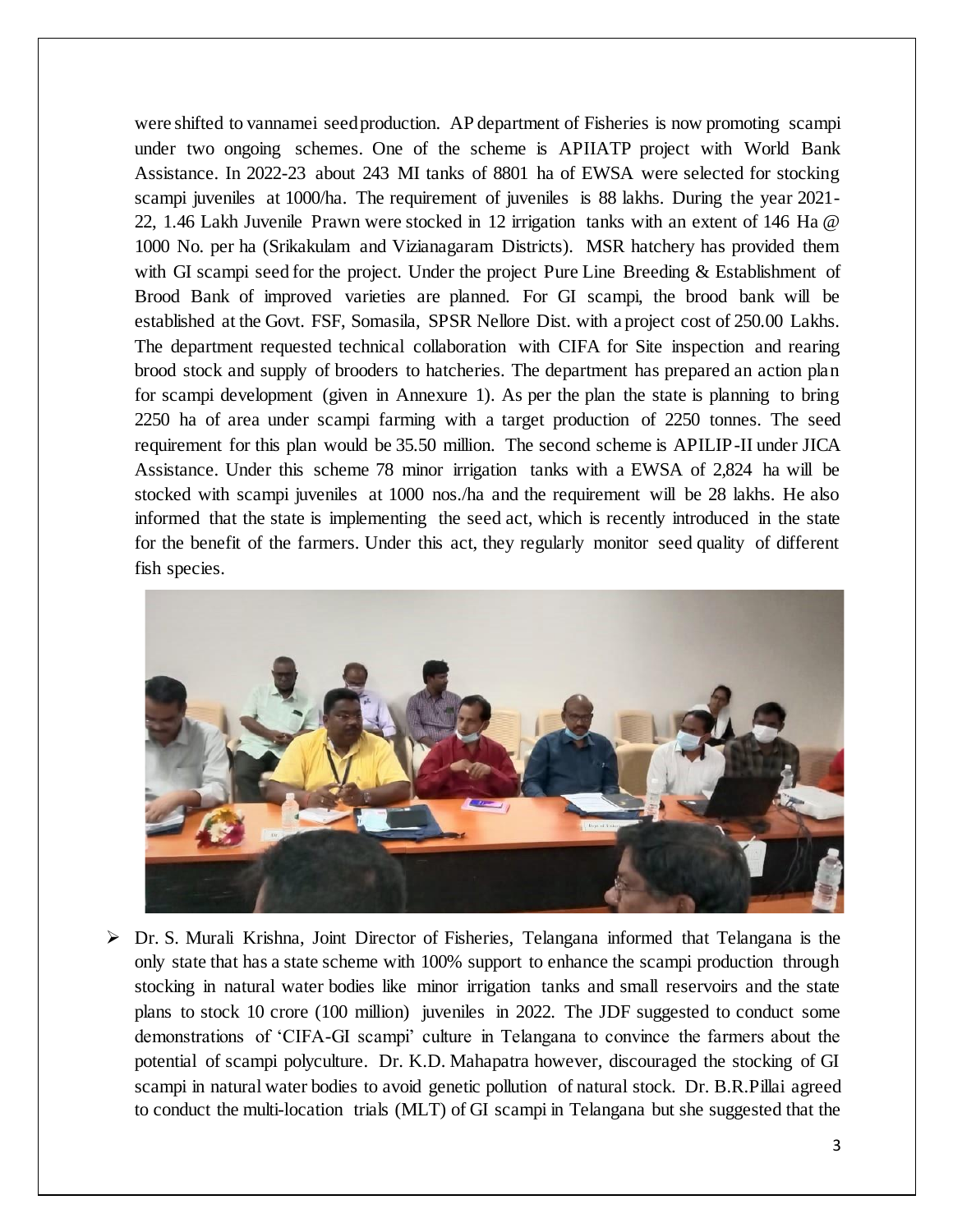state dept. need to identify suitable progressive farmers and link them with the subsidy scheme of PMMSY. Dr. Rathod will plan the MLT in consultation with the state department officials she said.



- ➢ Dr. Bindu R. Pillai, Principal Scientist, Head, APED& Principal Investigator, PMMSY Scampi project, ICAR-CIFA gave a presentation on 'CIFA-GI Scampi the genetically improved, fast growing strain of scampi for higher production and income'. She detailed the development process of improved breed and the plan for dissemination of CIFA -GI scampi across India through multiplier scampi hatcheries of GI scampi. She advised the state fisheries departments to promote polyculture of IMC and scampi as it will help in enhancing production as well as income of farmers with minimum inputs. She also requested the state department of fisheries to identify the potential districts in the two states and select few progressive farmers for onfarm demonstration. The input subsidy scheme of PMMSY need to be linked with the on-farm demonstration. She explained the scope and importance of scampi, global scenario and aquaculture production, reasons for declining production of scampi in India. She also explained development of GI Scampi at ICAR-CIFA and demonstration of GI scampi on farm trails in Odisha, Andhra Pradesh and West Bengal. She revealed that dissemination plan to promote CIFA-GI Scampi under PMMSY scheme and promote scampi farming in India.
- ➢ Dr. S. Anjali, Addl. Director of Fisheries, Andhra Pradesh presented a success story of Sri Hari Raju-Polyculture farmer from Patavala, Thallarevu, Kakinda and detailed the success of scampi – IMC polyculture undertaken by the farmer with or without vannamei, and its economics.
- ➢ Dr. Kanta Das Mahapatra, Principal Scientist, ICAR-CIFA, highlighted role and responsibility of Hatchery operators for the maintaining purity and standards of CIFA-GI Scampi and stressed the importance of proper implementation of breeding protocols advised by the NBC to get the desired results.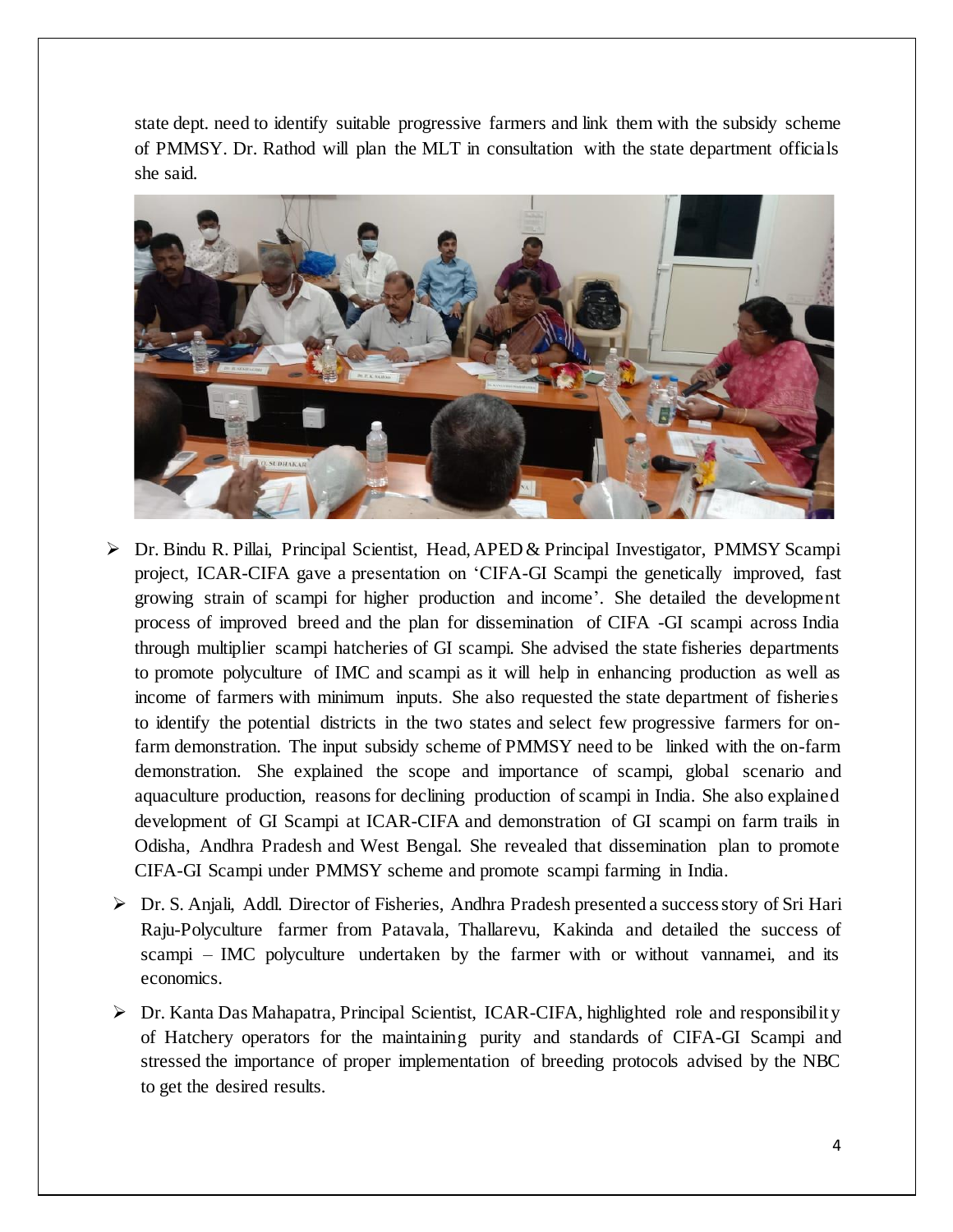

➢ Dr. P.K. Sahoo, National Professor, ICAR-CIFA gave a presentation on disease and health management issues in scampi hatchery and farming. He provided a list of transboundary viral pathogens infecting scampi and their detection in neighbouring country China. He cautioned the farmers to protect the farm with biosecurity measures considering the recent incidences of spreading viral diseases.



➢ Dr. Vijaya Kumar, Executive Director, NFDB, Hyderabad, mentioned that species diversification will help to increase aquaculture production from natural water bodies. PMMSY Scheme has more provision to develop potential resources and enhance the aquaculture productivity in India. He detailed the NFDB schemes that can be used by farmers, he agreed that scampi has good potential now and observed that there is a need for demonstrations to convince the farmers. NFDB is willing to support any initiative to promote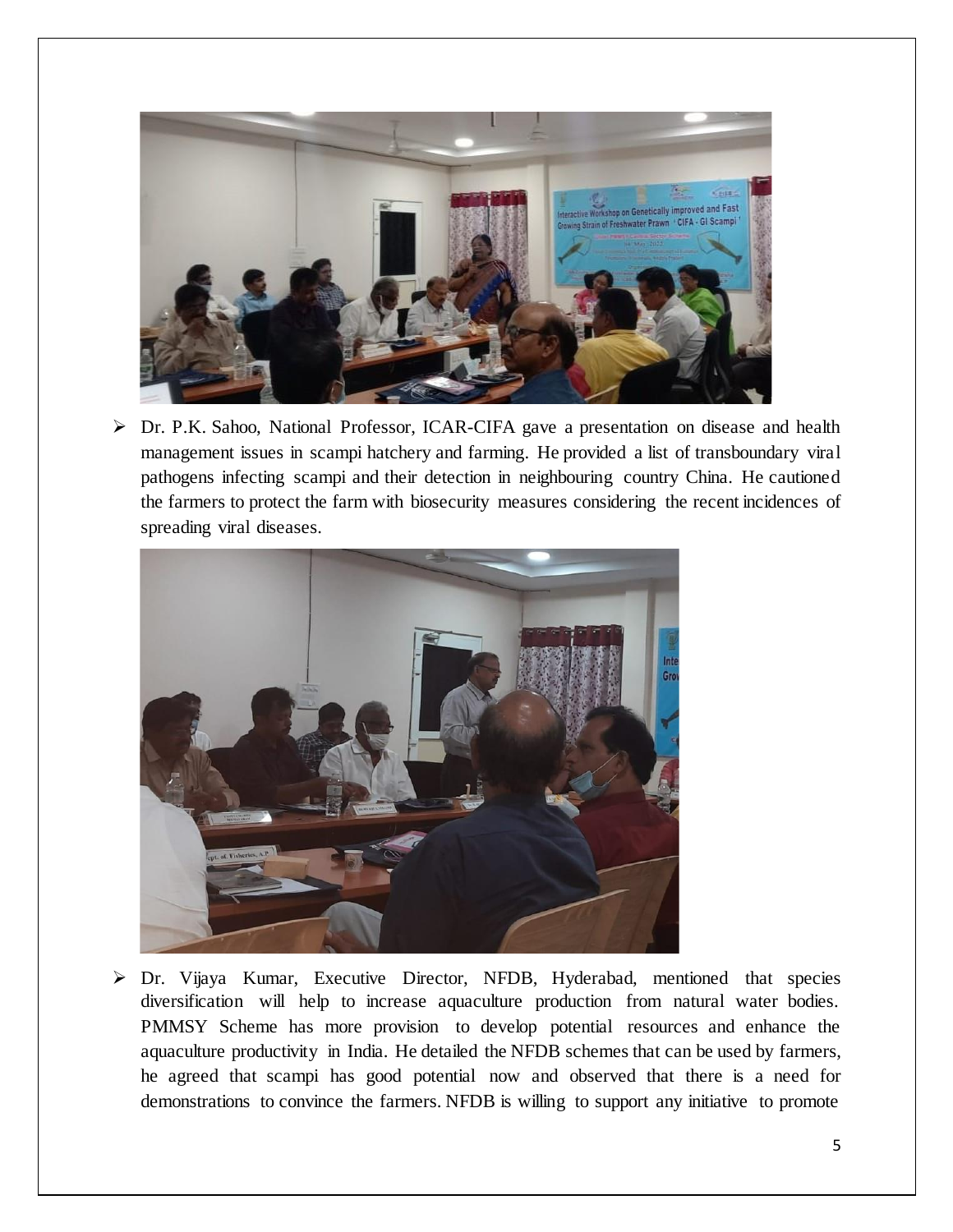scampi farming. He further told that there is a need for standard operating procedures for hatchery. Also guidelines for responsible culture of scampi need to be framed. States need to identify the potential areas for scampi farming and an action plan for seed supply need to be worked out.



➢ Dr. Manas Sinha, Senior Executive & OIC, NFFBB, Kausalyganga, Odisha explained about the role of NFFBB in disseminating improved varieties. NFFBB is maintaining five improved varieties viz., Jayanti rohu, Improved catla, Improved magur, CIFA-GI Scampi and Amur carp. He shared his experiences on scampi seed production and suggested to draw a road map to promote GI scampi with complete field data in a scientific manner.

## **Interactive session with Multiplier hatchery units, farmers, exporters and entrepreneurs:**

- ➢ Sri. Bijumon M.S., Partner of BKMN hatchery, Nellore provided a brief account of experiences of GI scampi farming and seed production. He informed the house that they started seed production of GI scampi. However, he is facing issues like lower output of zoea larvae from berried females compared to unimproved stock, longer duration of larval rearing and lower conversion rate of larvae to PL. Dr. Bindu Pillai suggested to look into water quality issues of the hatchery. However, she agreed to look into the problems more critically during the production of current generation at CIFA. BKMN demanded 50,000 seed from new generation of GI scampi for brood raising.
- ➢ BKMN also raised concern about NFFBB having separate MOU with scampi hatcheries for GI scampi broodstock supply. They were of the opinion that they have invested heavily on GI scampi seed production by removing all local stock and maintaining brood ponds for good quality seed production. If many hatcheries will be supplied with GI scampi brood stock without proper verification of the credentials, they may be able to produce seed at much cheaper rates and will compete with the CIFA registered scampi hatcheries causing economic loss to the latter. CIFA team agreed that there is genuine reason to be concerned about the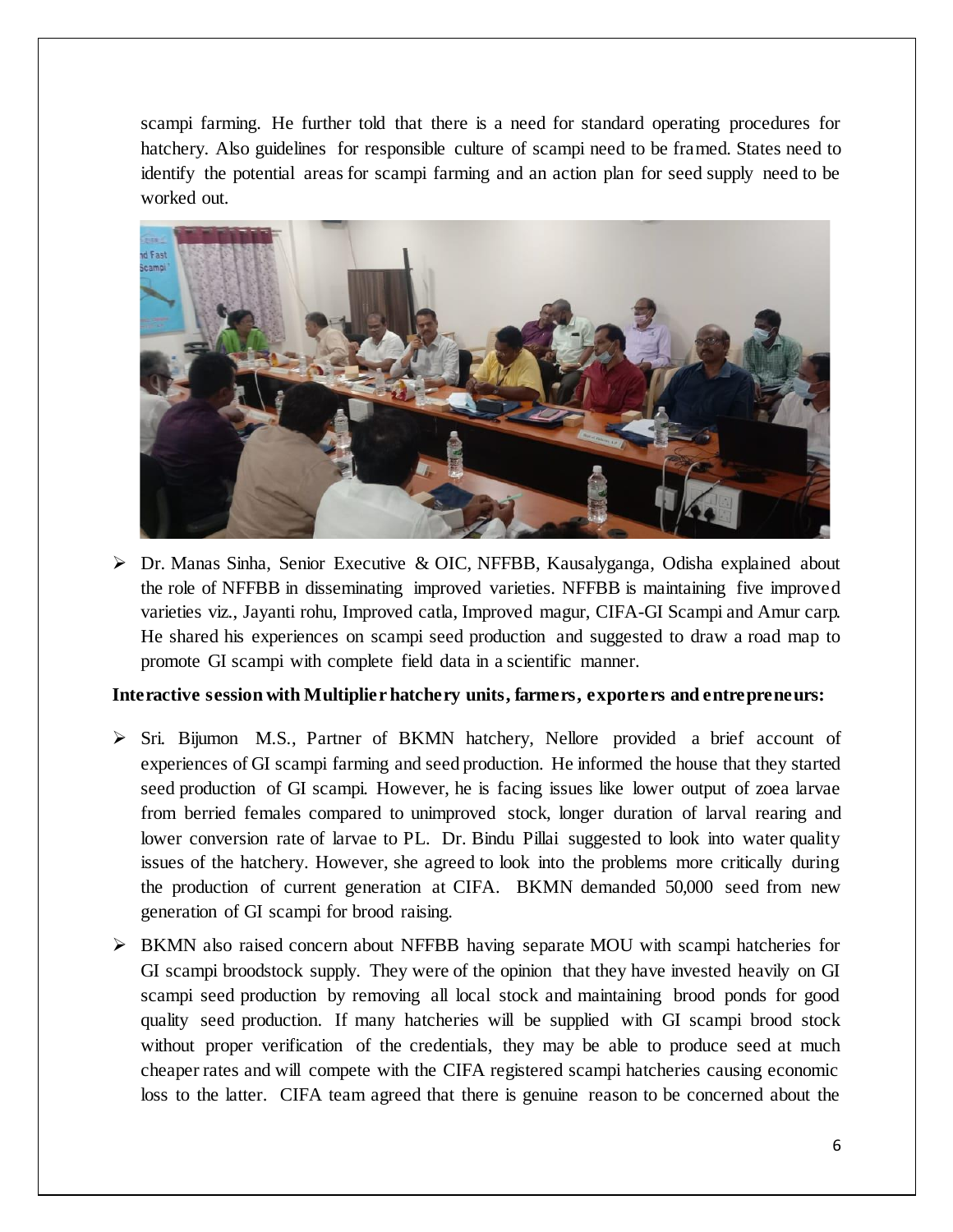issue and advised OIC, NFFBB to give priority to multiplier scampi hatcheries of CIFA-GI scampi while supplying GI scampi brood stock. BKMN suggested that the sale price of GI scampi seed need to be kept at Rs.2/- per piece. CIFA team informed that the seed price should not be greater than 20% of the prevailing market price. It should be priced at a maximum of 20% above that of local seed.

- ➢ Sri. N. Srinivasa Raju, MD, Vasista Marine, Bhimavaram mentioned that the growth of scampi was satisfactory. He informed that they will start seed production in June as at present the water quality at their location is not suitable for seed production. He stated that they already have about 3000 good quality GI brood stock that will be used for seed production. He being an exporter of seafood stated that there is very good export market demand especially from USA for large size scampi of 10 count (100 g size). The price for this size group can be up to Rs.600/kg. He also requested CIFA to inform all state departments about the selection of Vasista Marine as the multiplier scampi hatchery of GI scampi. He also demanded 50,000 seed from new generation of GI scampi for brood raising.
- ➢ Sri. M. Venkata Ramana, owner, MSR Aqua Private limited, Kakinada revealed that seed production of GI scampi was started in the hatchery and they are not facing any issues mentioned by BKMN during seed production of GI scampi. The survival up to PL is about 60%. They are getting about 15,000 PL per animal. Larval duration is about 18 to 21 days. They have produced about 2 lakhs seed and supplied to Dept. of Fisheries AP during 2021-22. MSR also demanded 50,000 seed from new generation of GI scampi for brood raising.
- ➢ Dr. P. Haribabu, Rtd. Professor, CFSc, Nellore and consultant to industry shared his experiences on scampi farming practiced by farmers in Nellore. He congratulated ICAR-CIFA for the development of new strain of scampi.

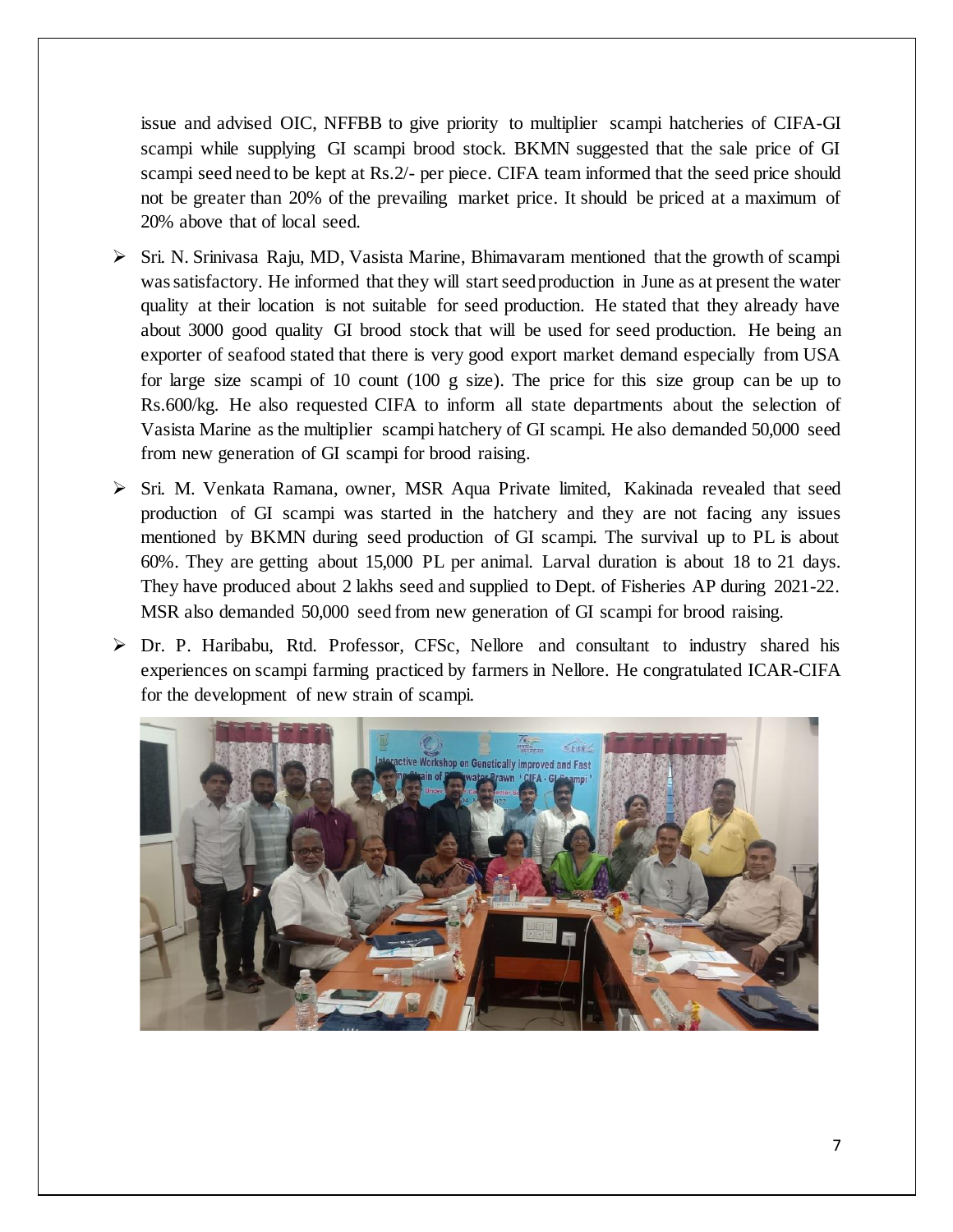- ➢ Sri. V. Rambabu, Director, Royale Marine Impex Pvt. Ltd., Bapatla and Secretary, East Godavari Aqua Farmers Association, AP has informed that at present, vannamei farmers in AP are making losses and only about 10% are only making profit. The cost of production has increased to Rs.300/kg while farm gate price is now only Rs.260 to 300/kg. He informed that now there is a huge scope for scampi in domestic and international market. They need sufficient quantity to export scampi to the other countries.
- ➢ Dr. B.S. Giri, Principal Scientist & SIC, RRC, ICAR-CFA, Vijayawada summarized entire workshop with past experience with respective to scampi culture. He expressed his gratitude and vote of thanks to all the participants.

#### **Rapporteurs:**

Dr. Ramesh Rathod, Sr. Scientist, RRC, ICAR-CIFA, Vijayawada Dr. Ajit Keshav Chaudhari, Scientist, RRC, ICAR-CIFA, Vijayawada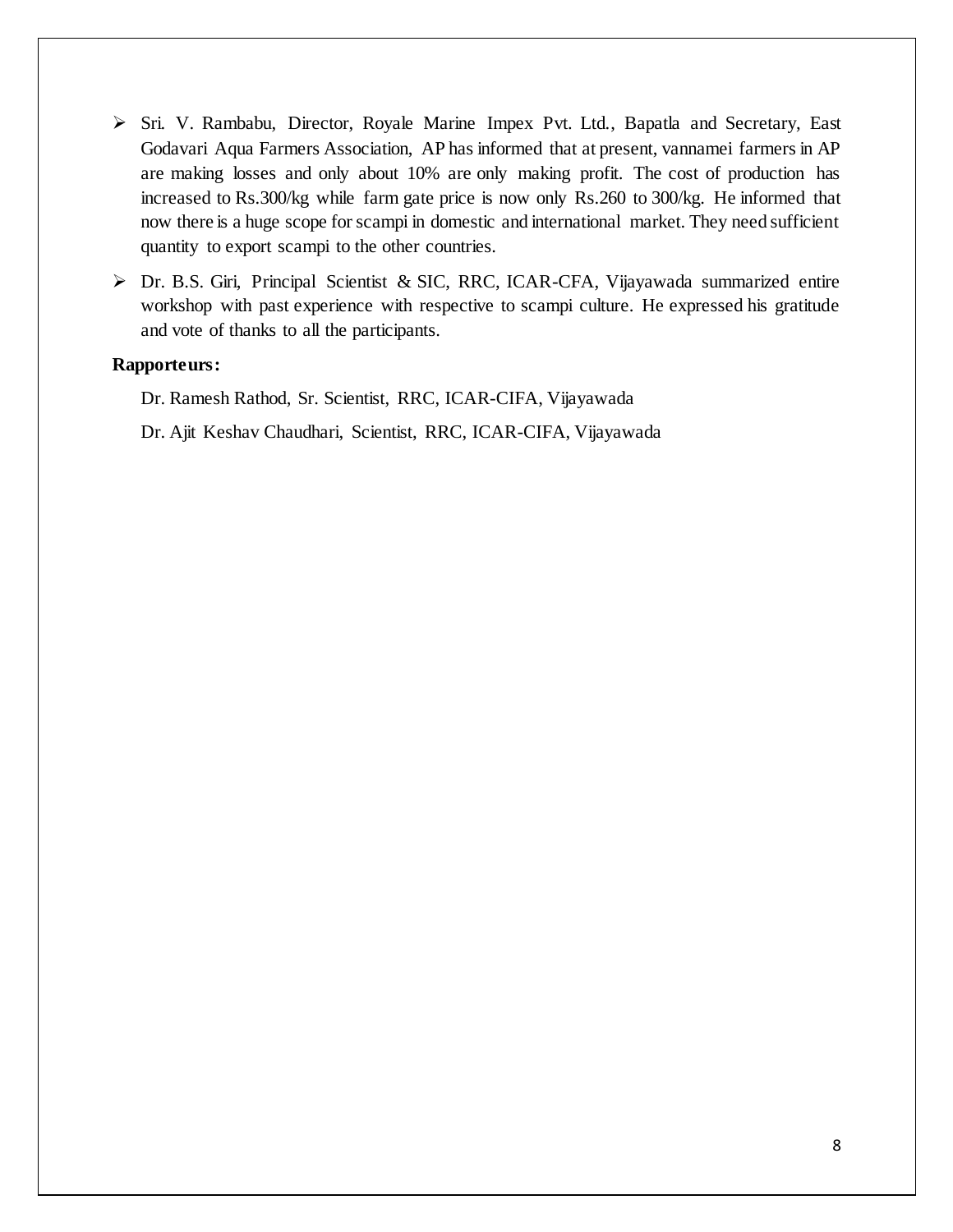# **Annexure 1**

| S.No           | Name of<br>the District | Target Area (Ha)<br>Culture<br>area<br>&<br>public water bodies | <b>Target</b><br>production<br>in MT | <b>Target</b><br>beneficiary | Seed demand<br>per annum in<br><b>Millions</b> | Source of<br>Seed               |
|----------------|-------------------------|-----------------------------------------------------------------|--------------------------------------|------------------------------|------------------------------------------------|---------------------------------|
|                | Srikakulam              | 200                                                             | 200                                  | 200                          | 2.00                                           | Approved scampi<br>hatcheries   |
| 2              | Visakhapatnam           | 100                                                             | 100                                  | 100                          | 1.00                                           | --                              |
| 3              | East Godavari           | 800                                                             | 100                                  | 800                          | 20.00                                          | <b>MSR</b><br>Aqua<br>Pvt.Ltd., |
| $\overline{4}$ | Krishna                 | 1000                                                            | 1000                                 | 1000                         | 10.00                                          | District<br>Other<br>Hatcheries |
| 5              | Guntur                  | 50                                                              | 50                                   | 50                           | 0.50                                           | Approved scampi<br>hatcheries   |
| 6              | <b>Nellore</b>          | 100                                                             | 100                                  | 100                          | 2.00                                           | Approved scampi<br>hatcheries   |
|                | Total                   | 2250 Ha                                                         | $2250$ Tons                          | 2250                         | 35.50                                          |                                 |